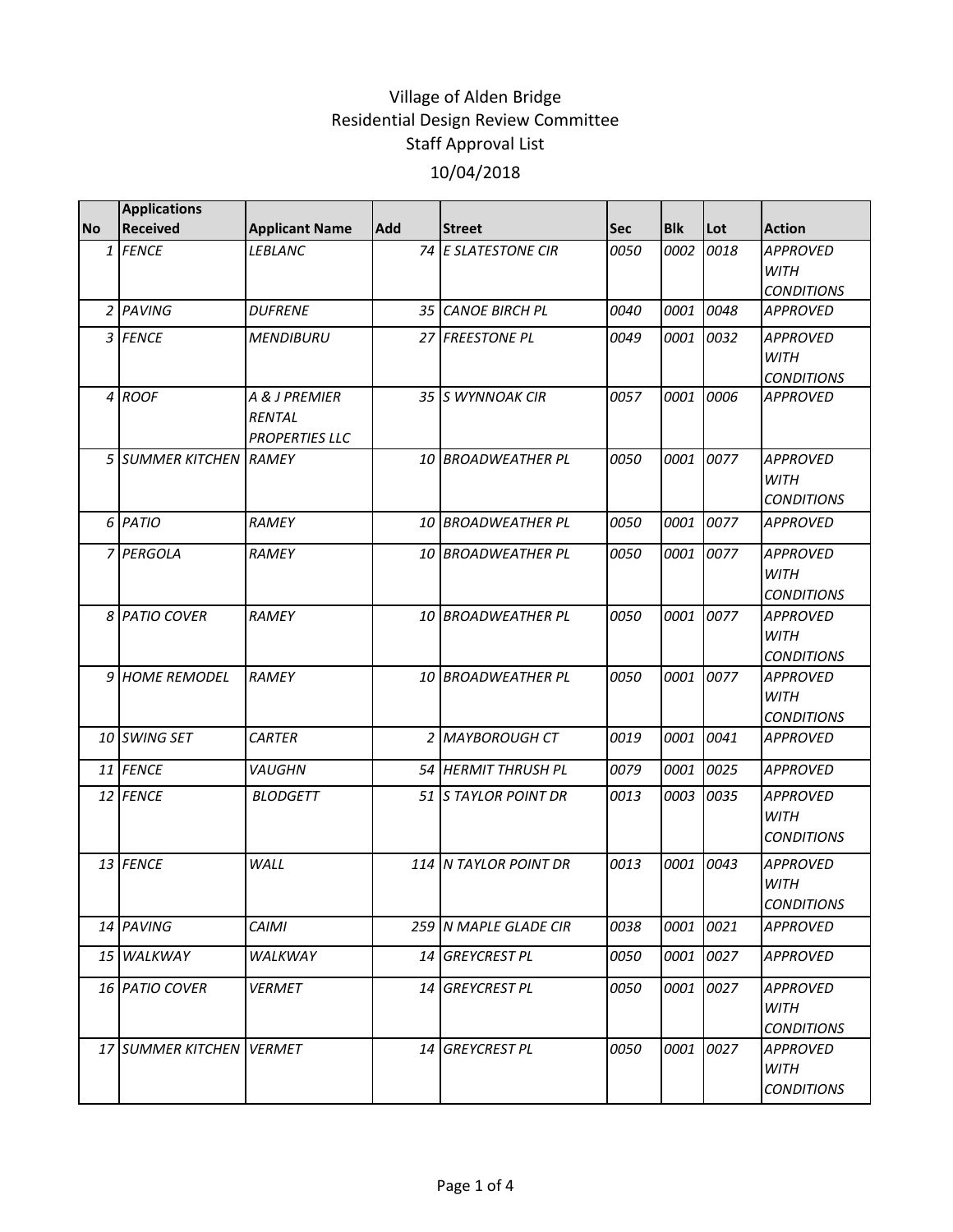|           | <b>Applications</b>    |                                     |     |                                 |             |            |           |                                      |
|-----------|------------------------|-------------------------------------|-----|---------------------------------|-------------|------------|-----------|--------------------------------------|
| <b>No</b> | <b>Received</b>        | <b>Applicant Name</b>               | Add | <b>Street</b>                   | Sec         | <b>Blk</b> | Lot       | <b>Action</b>                        |
|           | 18 FIREPLACE           | <b>VERMET</b>                       | 14  | <b>GREYCREST PL</b>             | 0050        | 0001       | 0027      | <b>APPROVED</b>                      |
|           |                        |                                     |     |                                 |             |            |           | <b>WITH</b>                          |
|           | 19 FENCE               | <b>EASTERLING</b>                   |     | 168 BRISTOL BEND CIR            | 0008        | 0003       | 0019      | <b>CONDITIONS</b><br><b>APPROVED</b> |
|           |                        |                                     |     |                                 |             |            |           | <b>WITH</b>                          |
|           |                        |                                     |     |                                 |             |            |           | <b>CONDITIONS</b>                    |
|           | 20 FENCE               | <b>PETERSEN</b>                     | 6   | <b>CAMBORN PL</b>               | 0086        | 0002       | 0054      | <b>APPROVED</b>                      |
|           |                        |                                     |     |                                 |             |            |           | <b>WITH</b>                          |
|           |                        |                                     |     |                                 |             |            |           | <b>CONDITIONS</b>                    |
| 21        | <b>WINDOWS</b>         | <b>DMITRIYEV</b>                    |     | 79 IS BETHANY BEND CIR          | 0036        | 0002       | 0019      | <b>APPROVED</b>                      |
|           | 22 FENCE               | <b>LASHGARI</b>                     | 123 | N ACACIA PARK CIR               | 0028        | 0004       | 0014      | <b>APPROVED</b>                      |
|           |                        |                                     |     |                                 |             |            |           | <b>WITH</b>                          |
|           |                        |                                     |     |                                 |             |            |           | <b>CONDITIONS</b>                    |
|           | 23 PAVING              | <b>KADASTER</b>                     |     | 7 ROCKLEDGE                     | 0063        | 0002       | 0002      | <b>APPROVED</b>                      |
|           | 24 FENCE               | <b>OBERG</b>                        |     | 95 SLATESTONE                   | 0050        | 0001       | 0034      | <b>APPROVED</b>                      |
|           |                        |                                     |     |                                 |             |            |           | <b>WITH</b>                          |
|           |                        |                                     |     |                                 |             |            |           | <b>CONDITIONS</b>                    |
|           | 25 DOOR                | <b>4G REVOCABLE</b><br><b>TRUST</b> |     | 10 LATTICELEAF PL               | 0065        | 0002       | 0024      | <b>APPROVED</b>                      |
|           | 26 FENCE               | <b>HIDROPOLIS</b>                   |     | 92 IN WINTERPORT CIR            | 0005        | 0001       | 0031      | <b>APPROVED</b>                      |
| 27        | <b>TREE REMOVAL</b>    | <b>HIDROPOLIS</b>                   |     | 92 N WINTERPORT CIR             | 0005        | 0001       | 0031      | <b>APPROVED</b>                      |
|           | 28 PATIO               | <b>PETERSON</b>                     |     | 31 GABLED PINES PL              | 0045        | 0001       | 0031      | <b>APPROVED</b>                      |
|           | 29 FIRE PIT            | <b>PETERSON</b>                     |     | 31 GABLED PINES PL              | 0045        | 0001       | 0031      | <b>APPROVED</b>                      |
|           |                        |                                     |     |                                 |             |            |           | <b>WITH</b>                          |
|           |                        |                                     |     |                                 |             |            |           | <b>CONDITIONS</b>                    |
|           | <b>30 COLOR CHANGE</b> | <b>HARTIGAN</b>                     |     | 66 W GASLIGHT PL                | 0026        | 0001       | 0090      | <b>APPROVED</b>                      |
|           | 31 ARBOR               | <b>FINDLEY</b>                      |     | 10 HOLLYLAUREL DR               | <i>0016</i> | 0001       | 0053      | <b>APPROVED</b>                      |
|           | 32 TRELLIS             | <b>FINDLEY</b>                      |     | 10 HOLLYLAUREL DR               | 0016        |            | 0001 0053 | APPROVED                             |
|           | <i>33 PLAYHOUSE</i>    | <b>FINDLEY</b>                      |     | <i><b>10 HOLLYLAUREL DR</b></i> | 0016        | 0001       | 0053      | APPROVED                             |
|           | 34 ROOF                | KARTALIA                            |     | 50 W GASLIGHT PL                | 0026        | 0001       | 0094      | <b>APPROVED</b>                      |
|           | 35 ROOM ADDITION       | <b>RENSBURG</b>                     | 3   | <b>W COTTAGE GREEN ST</b>       | 0035        | 0003       | 0018      | <b>APPROVED</b>                      |
|           |                        |                                     |     |                                 |             |            |           | WITH                                 |
|           |                        |                                     |     |                                 |             |            |           | <b>CONDITIONS</b>                    |
|           | 36 FISH POND           | RAMEY                               | 10  | <b>BROADWEATHER PL</b>          | 0050        | 0001       | 0077      | APPROVED                             |
|           |                        |                                     |     |                                 |             |            |           |                                      |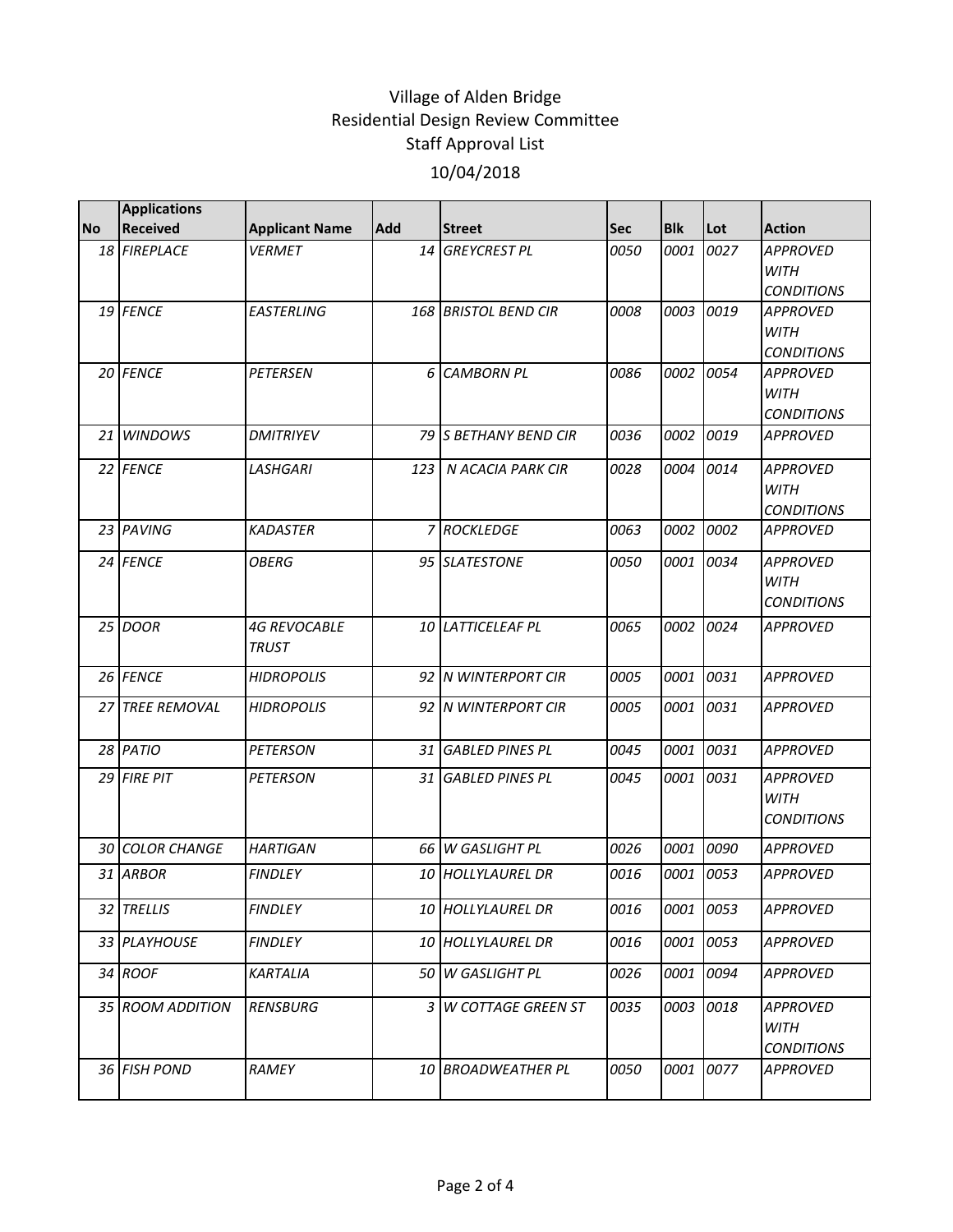|           | <b>Applications</b>                                             |                       |      |                               |            |             |      |                                                     |
|-----------|-----------------------------------------------------------------|-----------------------|------|-------------------------------|------------|-------------|------|-----------------------------------------------------|
| <b>No</b> | <b>Received</b>                                                 | <b>Applicant Name</b> | Add  | <b>Street</b>                 | <b>Sec</b> | <b>Blk</b>  | Lot  | Action                                              |
|           | 37 SWIMMING POOL                                                | <b>GOUGH</b>          |      | 206 S BROOKSEDGE CIR          | 0058       | 0001        | 0009 | <b>APPROVED</b><br><b>WITH</b><br><b>CONDITIONS</b> |
|           | 38 YARD STRUCTURE                                               | <b>DERIMANOCZY</b>    |      | 2 DOVEWING PL                 | 0006       | 0001        | 0025 | <b>APPROVED</b><br><b>WITH</b><br><b>CONDITIONS</b> |
|           | 39 FENCE                                                        | <b>MENDIBURU</b>      |      | 27 FREESTONE PL               | 0049       | 0001        | 0032 | <b>APPROVED</b><br><b>WITH</b><br><b>CONDITIONS</b> |
| 40        | <b>COLOR CHANGE</b>                                             | <b>NELSON</b>         | 18 I | <b>LAURELHURST CIR</b>        | 0045       | 0001        | 0051 | <b>APPROVED</b>                                     |
|           | 41 PERGOLA                                                      | <b>PETERSON</b>       |      | 31 GABLED PINES PL            | 0045       | 0001        | 0031 | <b>APPROVED</b>                                     |
|           | 42 ROOF                                                         | <b>NEWBURY</b>        |      | 31 N PLUM CREST CIR           | 0064       | 0002        | 0016 | <b>APPROVED</b>                                     |
|           | 43 FENCE                                                        | <b>ARIZTMENDY</b>     |      | 27 BARN LANTERN PI            | 0005       | 0002        | 0071 | <b>APPROVED</b>                                     |
|           | 44 FENCE                                                        | <b>GUARINO</b>        |      | 23 BARN LANTERN PI            | 0005       | 0002        | 0072 | <b>APPROVED</b><br><b>WITH</b><br><b>CONDITIONS</b> |
| 45 I      | <b>COLOR CHANGE</b>                                             | <b>FEUERSTEIN</b>     | 3    | S GREYWING PL                 | 0006       | 0001        | 0008 | <b>APPROVED</b>                                     |
| 46        | <b>TREE REMOVAL</b>                                             | <b>RILEY</b>          | 46   | <b>CLINGSTONE PL</b>          | 0050       | <i>0001</i> | 0067 | <b>APPROVED</b>                                     |
| 47        | <b>COLOR CHANGE</b>                                             | <b>WILSON</b>         |      | 3 E STERLING POND CIR         | 0003       | 0003        | 0053 | <b>APPROVED</b>                                     |
|           | 48 COLOR CHANGE                                                 | <b>BATTEN</b>         |      | 18 E NEW AVERY PL             | 0026       | 0001        | 0025 | <b>APPROVED</b>                                     |
|           | 49 FENCE                                                        | <b>WAGNER</b>         |      | 155 N WHISTLERS BEND CIR      | 0081       | 0002        | 0005 | <b>APPROVED</b>                                     |
|           | 50 FENCE                                                        | <b>BABIN</b>          |      | 50 HERMIT THRUSH PL           | 0079       | 0001        | 0026 | <b>APPROVED</b>                                     |
|           | 51 COLOR CHANGE                                                 | <b>WILSON</b>         |      | 94 E STERLING POND CIR        | 0003       | 0003        | 0053 | <b>APPROVED</b>                                     |
|           | <b>52 ELECTRIC WALL</b><br><b>CHARGER FOR</b><br><b>VEHICLE</b> | <b>VOINEA</b>         |      | <b>46 CANOE BIRCH</b>         | 0040       | 0001        | 0029 | <b>APPROVED</b><br><b>WITH</b><br><b>CONDITIONS</b> |
|           | 53 IPOWER<br>GENERATOR                                          | <b>BROWN</b>          |      | 154 N HAWTHORNE<br>HOLLOW CIR | 0086       | 0001        | 0005 | APPROVED<br><b>WITH</b><br><b>CONDITIONS</b>        |
|           | <b>54 TREE REMOVAL</b>                                          | <b>SAKIRI</b>         |      | 26 MILLPORT DR                | 0040       | 0004        | 0022 | <b>APPROVED</b>                                     |
|           | 55 PAVING                                                       | <b>FLORES</b>         |      | 142 GOLDEN AUTUMN PL          | 0084       | 0003        | 0013 | APPROVED                                            |
|           | 56 ROOF                                                         | <i>IOHNSON</i>        |      | 26 W GREENVINE CT             | 0037       | 0002        | 0052 | APPROVED                                            |
|           | 57 FENCE                                                        | PFEIFERLING           |      | 7 WINDFERN PL                 | 0003       | 0003        | 0077 | <b>APPROVED</b>                                     |